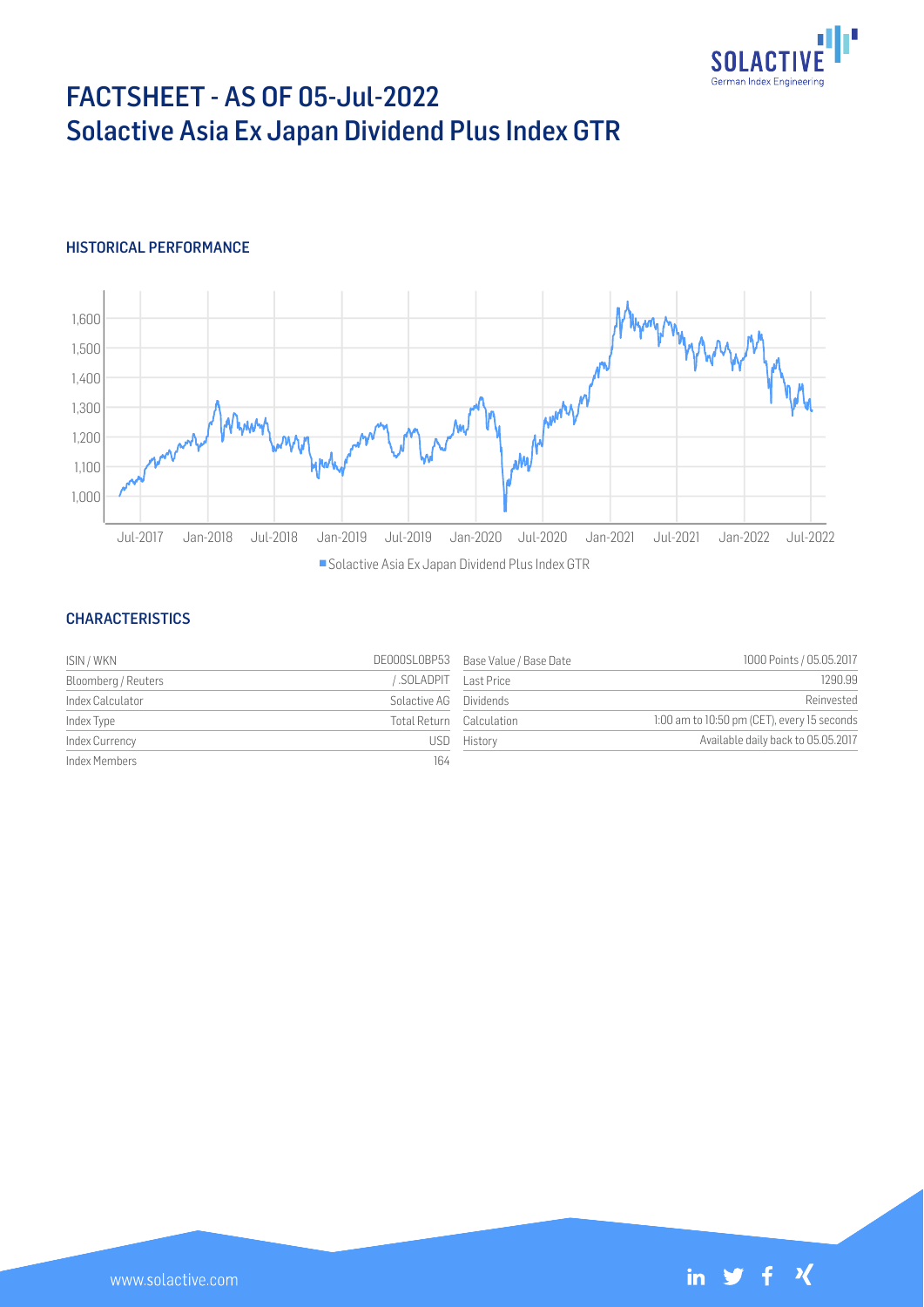

## **STATISTICS**

| <b>USD</b>         | 30D     | 90D       | 180D      | 360D                  | YTD        | Since Inception       |
|--------------------|---------|-----------|-----------|-----------------------|------------|-----------------------|
| Performance        | -4.92%  | -10.77%   | $-12.33%$ | $-14.75%$             | $-11.87\%$ | 29.10%                |
| Performance (p.a.) |         |           |           |                       |            | 5.07%                 |
| Volatility (p.a.)  | 18.16%  | 18.41%    | 19.53%    | 16.96%                | 19.30%     | 16.12%                |
| High               | 1378.60 | 1446.82   | 1555.89   | 1555.89               | 1555.89    | 1657.12               |
| Low                | 1285.72 | 1270.76   | 1270.76   | 1270.76               | 1270.76    | 948.33                |
| Sharpe Ratio*      | $-2.61$ | $-2.09$   | $-1.28$   | $-0.97$               | $-1.22$    | 0.22                  |
| Max. Drawdown      | -6.74%  | $-12.17%$ | $-18.33%$ | $-18.33\%$            | $-18.33\%$ | $-28.90%$             |
| VaR 95 \ 99        |         |           |           | $-30.3\%$ \ $-47.1\%$ |            | $-26.4\%$ \ $-48.1\%$ |
| CVaR 95 \ 99       |         |           |           | $-39.9\%$ \ $-49.7\%$ |            | $-39.4\%$ \ $-64.7\%$ |

\* Up to 31 December 2021, ex-post Sharpe ratios use as input for the risk free rate term the London Inter-Bank Offered rates in the respective currencies of the index and at a term equal to the observation period. From 3 J 2022 onwards, Sharpe ratios will be / are calculated using as reference risk free rate input the overnight replacement rate for these currencies, namely SONIA (for GBP), SOFR (for USD) and EURIBOR Overnight (for EUR).

#### COMPOSITION BY CURRENCIES



## COMPOSITION BY COUNTRIES



# TOP COMPONENTS AS OF 05-Jul-2022

| Company                        | Ticker                | Country   | Currency   | Index Weight (%) |
|--------------------------------|-----------------------|-----------|------------|------------------|
| TAIWAN SEMICONDUCTOR MANUFAC   | 2330 TT Equity        | TW        | <b>TWD</b> | 10.19%           |
| TENCENT HOLDINGS LTD           | 700 HK Equity         | KY        | <b>HKD</b> | 6.96%            |
| SAMSUNG ELECTRONICS COLTD      | 005930 KP Equity      | KR        | <b>KRW</b> | 6.03%            |
| AIA GROUP I TD                 | 1299 HK Equity        | <b>HK</b> | <b>HKD</b> | 5.22%            |
| ALIBABA GROUP HOLDING-SP ADR   | <b>BABA UN Equity</b> | KY        | <b>USD</b> | 4.71%            |
| RELIANCE INDUSTRIES LTD ORD    | RIL IS Equity         | IN        | <b>INR</b> | 3.25%            |
| CHINA CONSTRUCTION BANK-H      | 939 HK Equity         | CN        | <b>HKD</b> | 3.23%            |
| INFOSYS (INFOSYS TECH) LTD ORD | <b>INFO IS Equity</b> | IN        | <b>INR</b> | 2.54%            |
| PING AN INSURANCE GROUP CO-H   | 2318 HK Equity        | CN        | <b>HKD</b> | 2.15%            |
| IND & COMM BK OF CHINA-H       | 1398 HK Equity        | CN        | <b>HKD</b> | 2.14%            |